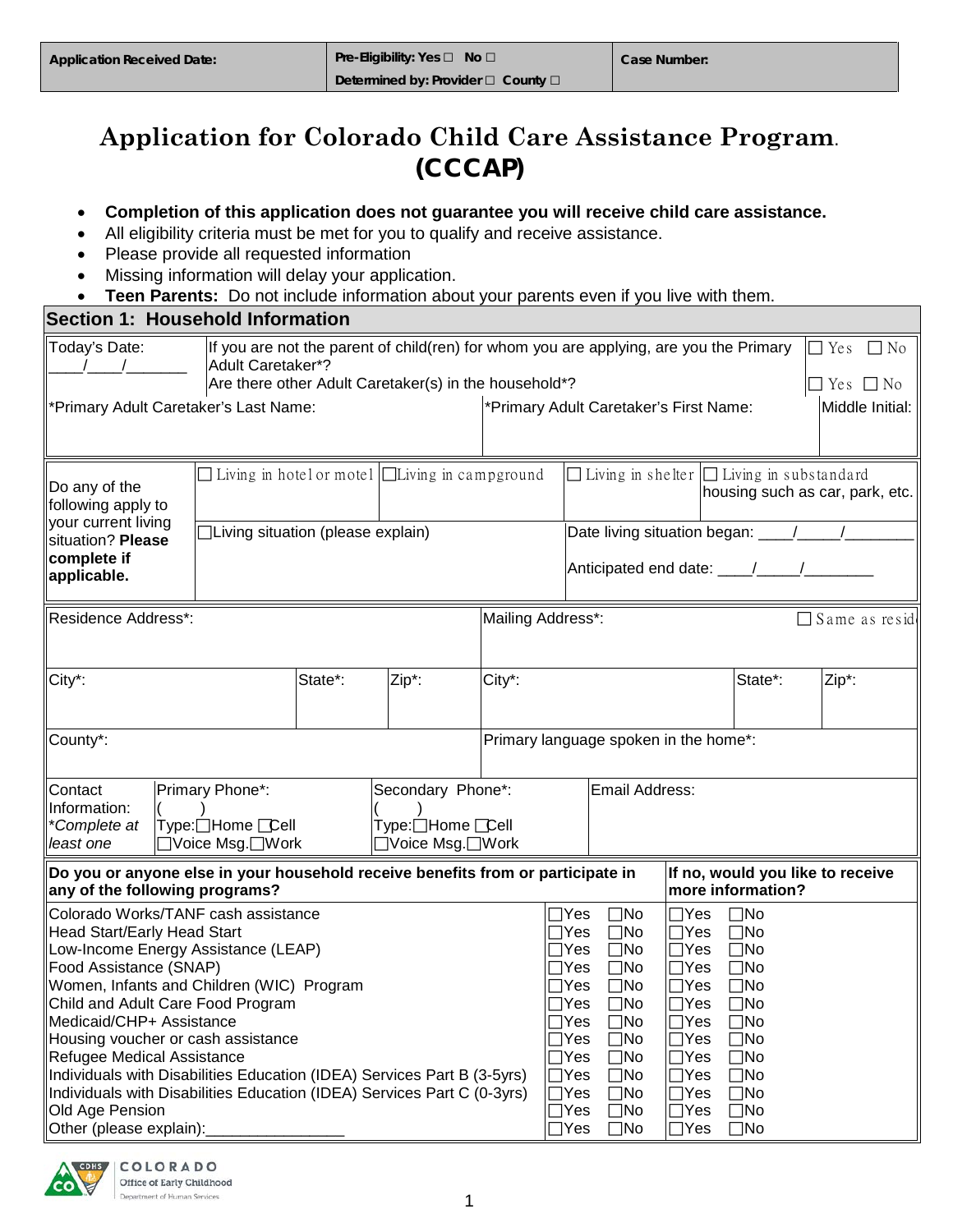| <b>Section 2: Primary Caretaker Information</b>                                                                                                         |                           |                                        |                                                                    |                                |                |                 |                                                          |                                                                                                                                                     |  |
|---------------------------------------------------------------------------------------------------------------------------------------------------------|---------------------------|----------------------------------------|--------------------------------------------------------------------|--------------------------------|----------------|-----------------|----------------------------------------------------------|-----------------------------------------------------------------------------------------------------------------------------------------------------|--|
| *Last Name:                                                                                                                                             |                           |                                        |                                                                    | *First Name:                   |                |                 |                                                          | Middle Initial:                                                                                                                                     |  |
| Social Security Number: ______-___-____-<br>(Optional)                                                                                                  |                           |                                        |                                                                    | Date of Birth (MM/DD/YYYY)*:   |                |                 | Gender*: □ Male                                          | $\square$ Female                                                                                                                                    |  |
| Race<br>(optional, mark all that apply):                                                                                                                |                           | Native<br>$\Box$ Asian                 | $\Box$ Black                                                       | $\Box$ White                   | $\Box$ Other   |                 |                                                          | $\Box$ American Indian or Alaskan $\Box$ Native Hawaiian or Pacific Islander <b>Ethnicity (optional):</b><br>$\Box$ Hispanic<br>$\Box$ Non-Hispanic |  |
| <b>Highest Grade</b>                                                                                                                                    | <b>School Equivalency</b> | □Less Than High School/High            | □ High School/High<br>School Equivalency                           |                                |                |                 |                                                          | $\Box$ Associate Degree $\Box$ Bachelor Degree                                                                                                      |  |
| Completed*:                                                                                                                                             | Graduate Degree           |                                        | <b>PhD/Doctorate</b>                                               |                                | $\Box$ Unknown |                 |                                                          | $\Box$ Other ________                                                                                                                               |  |
| Marital Status*:                                                                                                                                        |                           | Married, Living w/Spouse               | (voluntarily)                                                      | Married, Not Living w/Spouse   |                | (involuntarily) | $\Box$ Married, Not Living w/Spouse                      |                                                                                                                                                     |  |
|                                                                                                                                                         | $\Box$ Significant Other  |                                        | $Single - Never Married$                                           |                                |                |                 | Widowed/Widower                                          | $\Box$ Divorced                                                                                                                                     |  |
|                                                                                                                                                         |                           |                                        | ACTIVITY*: Check all that apply to this individual                 |                                |                |                 |                                                          |                                                                                                                                                     |  |
| $\Box$ Employed                                                                                                                                         |                           | □Self-Employed                         |                                                                    | □Job Search                    |                |                 |                                                          | □ PostSecondary School                                                                                                                              |  |
| <b>Training/Education</b>                                                                                                                               |                           | $\Box$ English as a second<br>language |                                                                    | GED/High School<br>Equivalency |                |                 | Middle / Jr. High                                        |                                                                                                                                                     |  |
| □Disabled<br>$\Box$ National Guard                                                                                                                      |                           |                                        |                                                                    | <b>Nilitary Reserves</b>       |                |                 |                                                          | $\Box$ Active Military<br>(serving full time)                                                                                                       |  |
| <b>Section 3: Additional Adult Caretaker/Spouse</b>                                                                                                     |                           |                                        |                                                                    |                                |                |                 |                                                          | ** An additional adult caretaker in the household is one who provides financial assistance and helps care for your child                            |  |
| *Last Name:                                                                                                                                             |                           |                                        |                                                                    | *First Name:                   |                |                 |                                                          | Middle Initial:                                                                                                                                     |  |
| Social Security Number:<br>(Optional)                                                                                                                   |                           |                                        | Date of Birth (MM/DD/YYYY)*: Gender*:                              | $\Box$ Male<br>∃Female         |                |                 |                                                          | Relationship to the Primary Adult Caretaker*:                                                                                                       |  |
| Race<br>(optional, mark all that apply):                                                                                                                |                           | <b>Native</b><br>$\Box$ Asian          | □ American Indian or Alaskan □ Native Hawaiian or Pacific<br>Black | Islander<br>White              | $\Box$ Other   |                 | Ethnicity (optional):<br>Hispanic<br><b>Non-Hispanic</b> |                                                                                                                                                     |  |
| Highest Grade<br>Completed*:                                                                                                                            | School Equivalency        | □Less Than High School/High            | $\Box$ High School/High<br><b>School Equivalency</b>               |                                |                |                 |                                                          | $\Box$ Associate Degree $\Box$ Bachelor Degree                                                                                                      |  |
|                                                                                                                                                         | Graduate Degree           |                                        | <b>7PhD/Doctorate</b>                                              |                                | $\Box$ Unknown |                 |                                                          | $\Box$ Other ___________                                                                                                                            |  |
| $\Box$ Married, Not Living w/Spouse<br>Married, Living w/Spouse<br>Married, Not Living w/Spouse<br>(involuntarily)<br>(voluntarily)<br>Marital Status*: |                           |                                        |                                                                    |                                |                |                 |                                                          |                                                                                                                                                     |  |
|                                                                                                                                                         | Significant Other         |                                        | $Single - Never Married$                                           |                                |                |                 | Widowed/Widower                                          | $\Box$ Divorced                                                                                                                                     |  |
|                                                                                                                                                         |                           |                                        | ACTIVITY*: Check all that apply to this individual                 |                                |                |                 |                                                          |                                                                                                                                                     |  |
| $\Box$ Employed                                                                                                                                         |                           | <b>Self-Employed</b>                   |                                                                    | Job Search                     |                |                 |                                                          | PostSecondary School                                                                                                                                |  |
| <b>Training/Education</b>                                                                                                                               |                           | $\Box$ English as a second<br>language |                                                                    | GED/High School<br>Equivalency |                |                 | ]Middle / Jr. High                                       |                                                                                                                                                     |  |
| Disabled                                                                                                                                                |                           | $\Box$ National Guard                  |                                                                    | Military Reserves              |                |                 | Active Military<br>(serving full time)                   |                                                                                                                                                     |  |

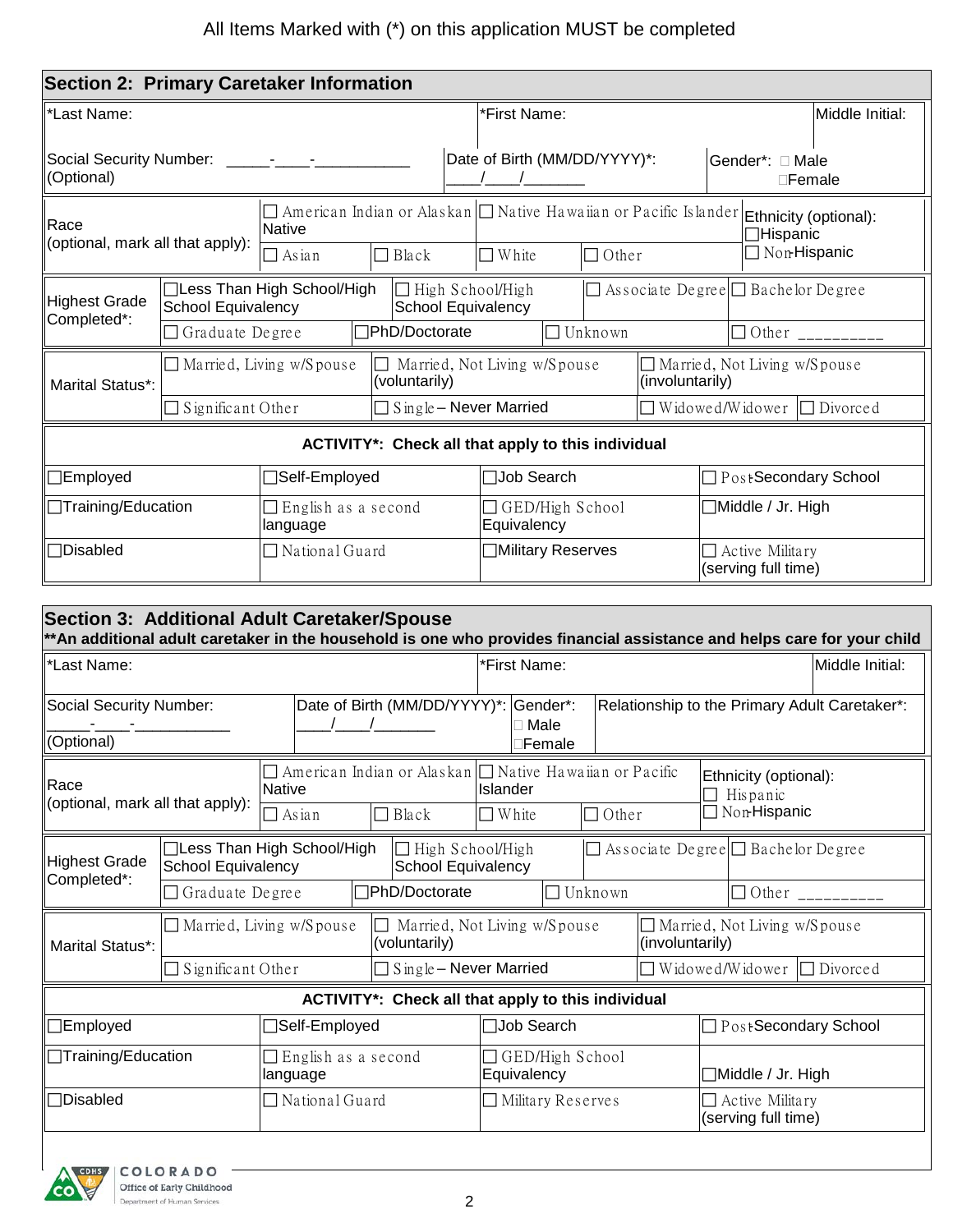## All Items Marked with (\*) on this application MUST be completed

|                                                                                                                                                                                                               | Section 4: Child Information **Complete this section for each child in your home                                                                 |                                                                                                       |  |  |  |
|---------------------------------------------------------------------------------------------------------------------------------------------------------------------------------------------------------------|--------------------------------------------------------------------------------------------------------------------------------------------------|-------------------------------------------------------------------------------------------------------|--|--|--|
| Last Name*:                                                                                                                                                                                                   | First Name*:                                                                                                                                     | Middle Initial:                                                                                       |  |  |  |
| Social Security Number (Optional):                                                                                                                                                                            | Date of Birth (MM/DD/YYYY)*:<br>Gender*:<br>$\square$ Male<br>$\Box$ Female                                                                      | Relationship to the Primary Adult Caretaker*:                                                         |  |  |  |
| Citizenship Status*:<br>Race (optional,<br>□Citizen ■Non-citizen<br>mark all that<br>apply):<br>$\Box$ Qualified Alien                                                                                        | $\Box$ American Indian or Alaskan $\Box$ Native Hawaiian or Pacific<br>Native<br><b>Islander</b><br>$\Box$ Black<br>$\Box$ White<br>$\Box$ Asian | Ethnicity (optional):<br>Hispanic<br>$\Box$ Non-Hispanic<br>$\Box$ Other                              |  |  |  |
|                                                                                                                                                                                                               | Is this a child who is part of a Joint Custody agreement or another case?*<br>$\Box$ Yes                                                         | $\Box$ No<br>$\Box$ Yes<br>Are you requesting                                                         |  |  |  |
| Is this child part of a foster custody arrangement?                                                                                                                                                           | $\Box$ Yes                                                                                                                                       | $\Box$ No<br>care for this child?*<br>$\Box$ No                                                       |  |  |  |
| Immunization status:                                                                                                                                                                                          | $\Box$ Yes, Immunized $\Box$ No, In Process<br>□No, Religious Exemption                                                                          | $\Box$ No, Medical Exemption                                                                          |  |  |  |
| Is this child enrolled in a Head Start/Early Head Start Program?<br>If yes, what is their enrollment start date and end date?<br>Start: / / / End: / /                                                        | $\Box$ Yes<br>$\Box$ No                                                                                                                          | Does this child have<br>$\Box$ Yes<br>a disability or have<br>additional care<br>$\Box$ No<br>needs?* |  |  |  |
| through Early and Periodic Screening Diagnosis and Treatment?                                                                                                                                                 | If your child is receiving Medicaid, are you interested in a referral to a developmental screening for this child                                | □Yes □ No                                                                                             |  |  |  |
| through Part B or C of the Individuals with Disabilities Education Act?                                                                                                                                       | If your child is not receiving Medicaid, are you interested in a referral to a developmental screening for this child                            | $\Box$ Yes $\Box$ No                                                                                  |  |  |  |
|                                                                                                                                                                                                               | Section 4 Cont'd **Complete this section for each child in your home                                                                             |                                                                                                       |  |  |  |
| Last Name*:                                                                                                                                                                                                   | First Name*:                                                                                                                                     | Middle Initial:                                                                                       |  |  |  |
| Social Security Number (Optional):                                                                                                                                                                            | Date of Birth (MM/DD/YYYY)*:<br>Gender*:<br>⊟ Male<br>∃ Female                                                                                   | Relationship to the Primary Adult Caretaker*:                                                         |  |  |  |
| Citizenship Status*:<br>Race (optional,                                                                                                                                                                       | $\Box$ American Indian or Alaskan $\Box$ Native Hawaiian or Pacific<br><b>Native</b><br>Islander                                                 | Ethnicity (optional):<br>$\Box$ Hispanic                                                              |  |  |  |
| □ Citizen Noncitizen<br>mark all that<br>apply):<br>$\Box$ Qualified Alien                                                                                                                                    | $\Box$ Black<br>$\Box$ White<br>$\Box$ Asian                                                                                                     | $\Box$ Non-Hispanic<br>$\Box$ Other                                                                   |  |  |  |
|                                                                                                                                                                                                               | Is this a child who is part of a Joint Custody agreement or another case?*<br>$\Box$ Yes                                                         | $\Box$ No<br>$\Box$ Yes<br>Are you requesting                                                         |  |  |  |
| $\Box$ No<br>care for this child?*<br>$\Box$ No<br>Is this child part of a foster custody arrangement?<br>$\Box$ Yes                                                                                          |                                                                                                                                                  |                                                                                                       |  |  |  |
| □No, Medical Exemption<br>□No, Religious Exemption<br>Immunization status:<br>□Yes, Immunized<br>□No, In Process                                                                                              |                                                                                                                                                  |                                                                                                       |  |  |  |
| Is this child enrolled in a Head Start/Early Head Start Program?<br>If yes, what is their enrollment start date and end date?<br>Start: $/$ / $/$ End: / /                                                    | $\Box$ No<br>$\Box$ Yes                                                                                                                          | Does this child have<br>$\Box$ Yes<br>a disability or have<br>additional care<br>$\Box$ No<br>needs?* |  |  |  |
| through Early and Periodic Screening Diagnosis and Treatment?                                                                                                                                                 | If your child is receiving Medicaid, are you interested in a referral to a developmental screening for this child                                | □Yes □ No                                                                                             |  |  |  |
| If your child is not receiving Medicaid, are you interested in a referral to a developmental screening for this child<br>□Yes □ No<br>through Part B or C of the Individuals with Disabilities Education Act? |                                                                                                                                                  |                                                                                                       |  |  |  |

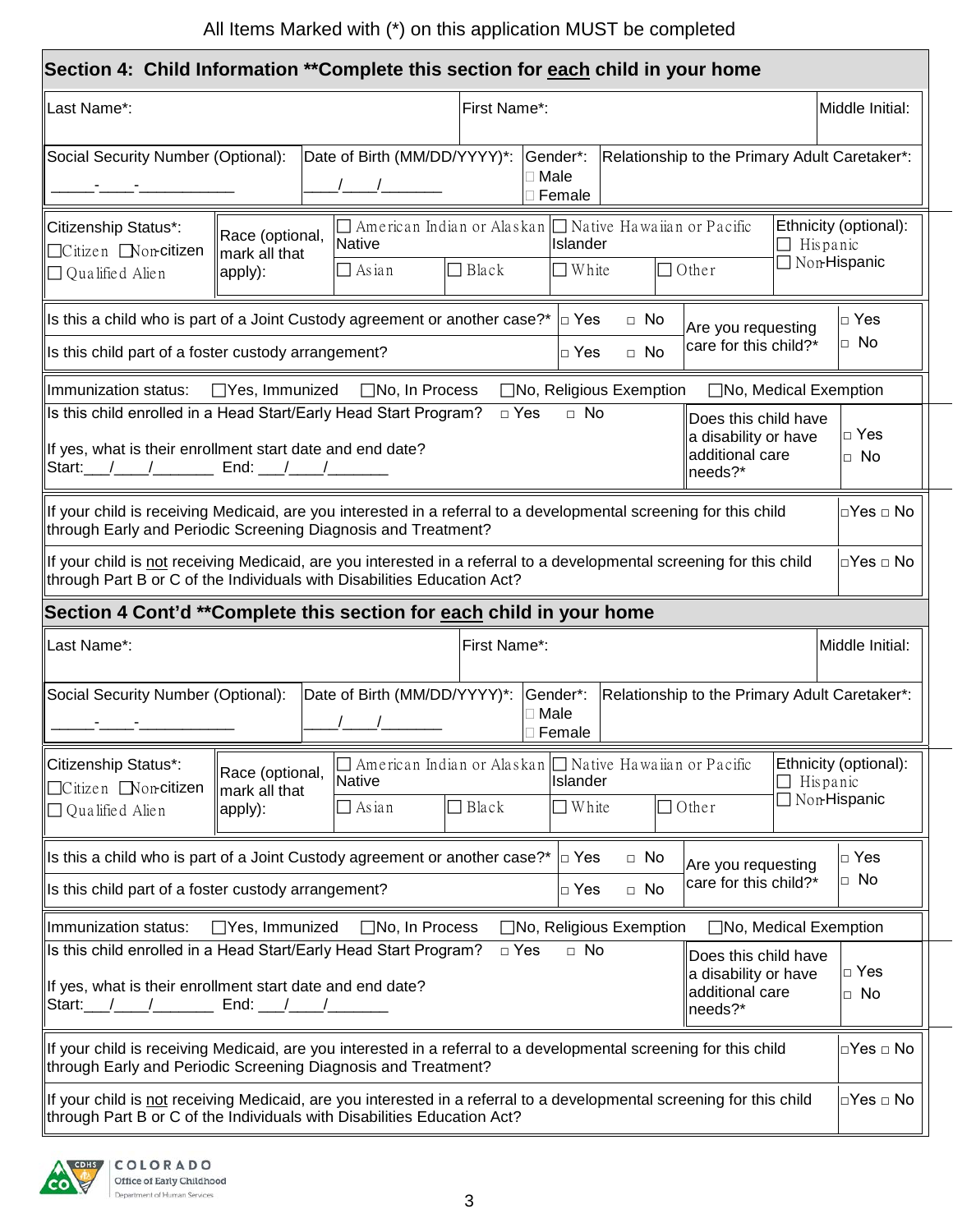## All Items Marked with (\*) on this application MUST be completed

| Section 4 Cont'd **Complete this section for each child in your home                                                                                                                                                                                                                                                                                                                   |                                                                                                                                                                                                                                                            |                                                                                                      |                            |                                       |                        |                                                                                                      |                                              |                                              |
|----------------------------------------------------------------------------------------------------------------------------------------------------------------------------------------------------------------------------------------------------------------------------------------------------------------------------------------------------------------------------------------|------------------------------------------------------------------------------------------------------------------------------------------------------------------------------------------------------------------------------------------------------------|------------------------------------------------------------------------------------------------------|----------------------------|---------------------------------------|------------------------|------------------------------------------------------------------------------------------------------|----------------------------------------------|----------------------------------------------|
| Last Name*:                                                                                                                                                                                                                                                                                                                                                                            |                                                                                                                                                                                                                                                            |                                                                                                      | First Name*:               |                                       |                        |                                                                                                      |                                              | Middle Initial:                              |
| Social Security Number (Optional):                                                                                                                                                                                                                                                                                                                                                     |                                                                                                                                                                                                                                                            | Date of Birth (MM/DD/YYYY)*:<br>$\begin{array}{ccc} \end{array}$                                     |                            | Gender*:<br>□ Male<br>∃Female         |                        | Relationship to the Primary Adult Caretaker*:                                                        |                                              |                                              |
| Citizenship Status*:<br>$\Box$ Citizen $\Box$ Non-citizen<br>$\Box$ Qualified Alien                                                                                                                                                                                                                                                                                                    | Race (optional,<br>mark all that<br>apply):                                                                                                                                                                                                                | $\Box$ American Indian or Alaskan $\Box$ Native Hawaiian or Pacific<br><b>Native</b><br>$\Box$ Asian | $\Box$ Black               | <b>Islander</b><br>$\Box$ White       |                        | $\Box$ Other                                                                                         | $\Box$ Hispanic                              | Ethnicity (optional):<br>$\Box$ Non-Hispanic |
| Is this a child who is part of a Joint Custody agreement or another case?* $ _D$ Yes<br>Is this child part of a foster custody arrangement?                                                                                                                                                                                                                                            |                                                                                                                                                                                                                                                            |                                                                                                      |                            | $\Box$ Yes                            | $\Box$ No<br>$\Box$ No | Are you requesting<br>care for this child?*                                                          |                                              | $\Box$ Yes<br>$\Box$ No                      |
| Immunization status:<br>Is this child enrolled in a Head Start/Early Head Start Program?<br>If yes, what is their enrollment start date and end date?<br>Start: $/$ / End: / /                                                                                                                                                                                                         |                                                                                                                                                                                                                                                            | $\Box$ Yes, Immunized $\Box$ No, In Process                                                          | $\Box$ Yes                 | □No, Religious Exemption<br>$\Box$ No |                        | □No, Medical Exemption<br>Does this child have<br>a disability or have<br>additional care<br>needs?* |                                              | $\Box$ Yes<br>$\Box$ No                      |
| If your child is receiving Medicaid, are you interested in a referral to a developmental screening for this child<br>through Early and Periodic Screening Diagnosis and Treatment?<br>If your child is not receiving Medicaid, are you interested in a referral to a developmental screening for this child<br>through Part B or C of the Individuals with Disabilities Education Act? |                                                                                                                                                                                                                                                            |                                                                                                      |                            |                                       |                        |                                                                                                      | $\Box$ Yes $\Box$ No<br>$\Box$ Yes $\Box$ No |                                              |
| Section 4 Cont'd **Complete this section for each child in your home                                                                                                                                                                                                                                                                                                                   |                                                                                                                                                                                                                                                            |                                                                                                      |                            |                                       |                        |                                                                                                      |                                              |                                              |
| Last Name*:                                                                                                                                                                                                                                                                                                                                                                            |                                                                                                                                                                                                                                                            |                                                                                                      | First Name*:               |                                       |                        |                                                                                                      |                                              | Middle Initial:                              |
| Social Security Number (Optional):                                                                                                                                                                                                                                                                                                                                                     |                                                                                                                                                                                                                                                            | Date of Birth*:                                                                                      | Gender*:<br>□ Male □Female |                                       |                        | Relationship to the Primary Adult Caretaker*:                                                        |                                              |                                              |
| Citizenship Status*:<br>  □ Citizen ■ Non-citizen<br>$\Box$ Qualified Alien                                                                                                                                                                                                                                                                                                            | Race (optional,<br>mark all that<br>apply):                                                                                                                                                                                                                | $\Box$ American Indian or Alaskan $\Box$ Native Hawaiian or Pacific<br>Native<br>$\Box$ Asian        | $\Box$ Black               | Islander<br>$\Box$ White              |                        | $\Box$ Other                                                                                         | Hispanic                                     | Ethnicity (optional):<br>□ Non-Hispanic      |
|                                                                                                                                                                                                                                                                                                                                                                                        | Is this a child who is part of a Joint Custody agreement or another case?*  □ Yes<br>$\Box$ Yes<br>$\Box$ No<br>Are you requesting<br>$\Box$ No<br>care for this child?*<br>Is this child part of a foster custody arrangement?<br>$\Box$ Yes<br>$\Box$ No |                                                                                                      |                            |                                       |                        |                                                                                                      |                                              |                                              |
| Immunization status:<br>□Yes, Immunized<br>$\Box$ No, In Process<br>□No, Religious Exemption<br>□No, Medical Exemption<br>$\Box$ No                                                                                                                                                                                                                                                    |                                                                                                                                                                                                                                                            |                                                                                                      |                            |                                       |                        |                                                                                                      |                                              |                                              |
| Is this child enrolled in a Head Start/Early Head Start Program?<br>$\Box$ Yes<br>Does this child have<br>a disability or have<br>If yes, what is their enrollment start date and end date?<br>additional care<br>Start:___/___ /<br>End: $\frac{1}{2}$ /<br>needs?*                                                                                                                   |                                                                                                                                                                                                                                                            |                                                                                                      |                            |                                       |                        | $\Box$ Yes<br>$\Box$ No                                                                              |                                              |                                              |
| If your child is receiving Medicaid, are you interested in a referral to a developmental screening for this child<br>through Early and Periodic Screening Diagnosis and Treatment?                                                                                                                                                                                                     |                                                                                                                                                                                                                                                            |                                                                                                      |                            |                                       |                        | □Yes □ No                                                                                            |                                              |                                              |
| If your child is not receiving Medicaid, are you interested in a referral to a developmental screening for this child<br>through Part B or C of the Individuals with Disabilities Education Act?                                                                                                                                                                                       |                                                                                                                                                                                                                                                            |                                                                                                      |                            |                                       |                        |                                                                                                      |                                              | □Yes □ No                                    |
|                                                                                                                                                                                                                                                                                                                                                                                        |                                                                                                                                                                                                                                                            | COPY THIS PAGE AS NEEDED FOR ADDITIONAL CHILDREN                                                     |                            |                                       |                        |                                                                                                      |                                              |                                              |
| A COLORADO                                                                                                                                                                                                                                                                                                                                                                             |                                                                                                                                                                                                                                                            | Page ________                                                                                        | _of $\_$                   |                                       |                        |                                                                                                      |                                              |                                              |

CO

Office of Early Childhood Department of Human Services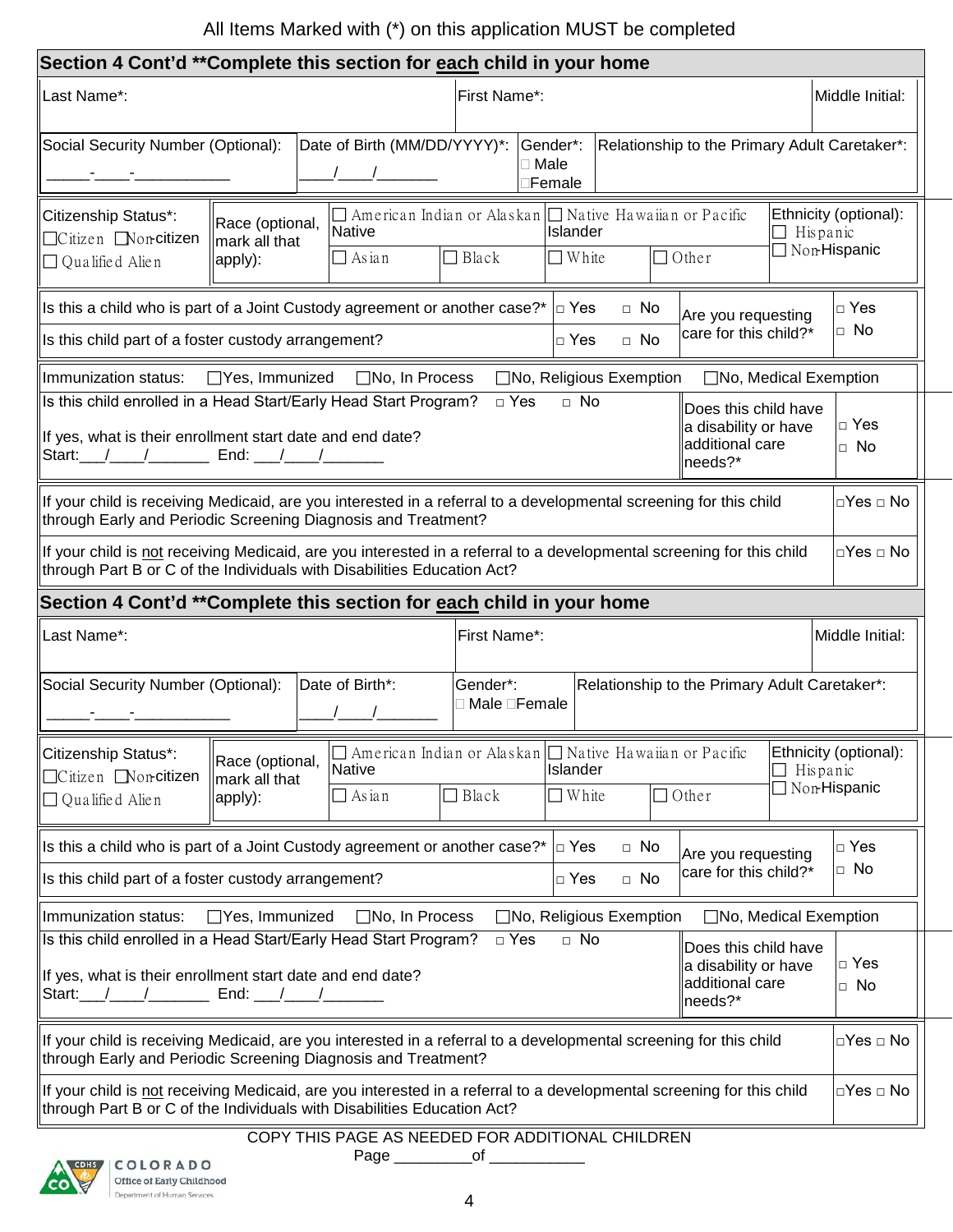| Section 5: Primary Caretaker Work/Self-Employment Income |                                                                                        |                                               |                                |                               |                              |                      |                                                                                 |  |  |
|----------------------------------------------------------|----------------------------------------------------------------------------------------|-----------------------------------------------|--------------------------------|-------------------------------|------------------------------|----------------------|---------------------------------------------------------------------------------|--|--|
|                                                          | Do you have Work or Self-Employment income?*<br>$\Box$ Yes<br>$\Box$ No                |                                               |                                |                               |                              |                      |                                                                                 |  |  |
|                                                          | If YES complete the following: Please list all employment. (VERIFICATION IS REQUIRED.) |                                               |                                |                               |                              |                      |                                                                                 |  |  |
| Name of caretaker                                        | Employer or<br>Business Name and<br><b>Telephone Number</b>                            | Work/Self-<br>Employment<br><b>Start Date</b> | Self-<br>Employed              | LLC or<br>S-Corp?             | # of<br>hours<br>per<br>week | How<br>often<br>paid | Total<br>earnings per<br>pay period<br>(including<br>tips &<br>commission<br>S) |  |  |
|                                                          |                                                                                        |                                               | $\sqcap$ Yes<br>$\sqcap$ No    | $\bigcap$ Yes<br>$\square$ No |                              |                      | \$                                                                              |  |  |
|                                                          |                                                                                        |                                               | $\sqsupset$ Yes<br>$\sqcap$ No | $\bigcap$ Yes<br>$\Box$ No    |                              |                      | \$                                                                              |  |  |

| Section 6: Additional Adult Caretaker/Spouse Work/Self-Employment Income   |                                                                                           |                                               |                           |                           |                              |                      |                                                                                    |  |  |
|----------------------------------------------------------------------------|-------------------------------------------------------------------------------------------|-----------------------------------------------|---------------------------|---------------------------|------------------------------|----------------------|------------------------------------------------------------------------------------|--|--|
| Do you have Work or Self-Employment income?*<br>$\Box$ Yes<br>$\square$ No |                                                                                           |                                               |                           |                           |                              |                      |                                                                                    |  |  |
|                                                                            | If YES complete the following: Please list all employment.<br>(VERIFICATION IS REQUIRED.) |                                               |                           |                           |                              |                      |                                                                                    |  |  |
| Name of caretaker                                                          | Employer or<br><b>Business Name and</b><br><b>Telephone Number</b>                        | Work/Self-<br>Employment<br><b>Start Date</b> | Self-<br>Employed         | LLC or<br>S-Corp?         | # of<br>hours<br>per<br>week | How<br>Often<br>paid | Total<br>earnings per<br>pay period<br>(including<br>tips $\&$<br>commission<br>S) |  |  |
|                                                                            |                                                                                           |                                               | $\sqcap$ Yes<br>$\Box$ No | $\sqcap$ Yes<br>$\Box$ No |                              |                      | \$                                                                                 |  |  |
|                                                                            |                                                                                           |                                               | $\sqcap$ Yes<br>$\Box$ No | $\sqcap$ Yes<br>$\Box$ No |                              |                      | \$                                                                                 |  |  |

| <b>Section 7: Court Ordered Child Support Paid Out</b>                        |                                                        |             |                |  |  |  |  |  |
|-------------------------------------------------------------------------------|--------------------------------------------------------|-------------|----------------|--|--|--|--|--|
| Do you make child support payments for any child(ren)?*<br>$\Box$ No<br>□ Yes |                                                        |             |                |  |  |  |  |  |
| If YES complete the following:                                                | (VERIFICATION OF COURT ORDER AND PAYMENT IS REQUIRED.) |             |                |  |  |  |  |  |
| Name of person making payment                                                 | Child(ren) out to                                      | Amount paid | How often paid |  |  |  |  |  |
|                                                                               |                                                        | \$          |                |  |  |  |  |  |
|                                                                               |                                                        | \$          |                |  |  |  |  |  |

|                                                                                            | <b>Section 8: Child Support Ordered and/or Received</b> |              |                      |           |                              |  |  |  |  |  |  |
|--------------------------------------------------------------------------------------------|---------------------------------------------------------|--------------|----------------------|-----------|------------------------------|--|--|--|--|--|--|
| Has child support been ordered and/or has it been received?*<br>$\square$ Yes<br>$\Box$ No |                                                         |              |                      |           |                              |  |  |  |  |  |  |
| Child Name(s)                                                                              | Is child                                                | Is child     | Amount of            | How often | Name of non-custodial parent |  |  |  |  |  |  |
|                                                                                            | support                                                 | support      | <b>Child Support</b> | paid      |                              |  |  |  |  |  |  |
|                                                                                            | ordered?                                                | received?    | Paid                 |           |                              |  |  |  |  |  |  |
|                                                                                            | $\sqcap$ Yes                                            | $\Box Y$ es  |                      |           |                              |  |  |  |  |  |  |
|                                                                                            | $\square$ No                                            | $\square$ No |                      |           |                              |  |  |  |  |  |  |
|                                                                                            |                                                         |              |                      |           |                              |  |  |  |  |  |  |
|                                                                                            | $\sqcap$ Yes                                            | $\Box$ Yes   |                      |           |                              |  |  |  |  |  |  |
|                                                                                            | $\Box$ No                                               | $\square$ No |                      |           |                              |  |  |  |  |  |  |
|                                                                                            |                                                         |              |                      |           |                              |  |  |  |  |  |  |

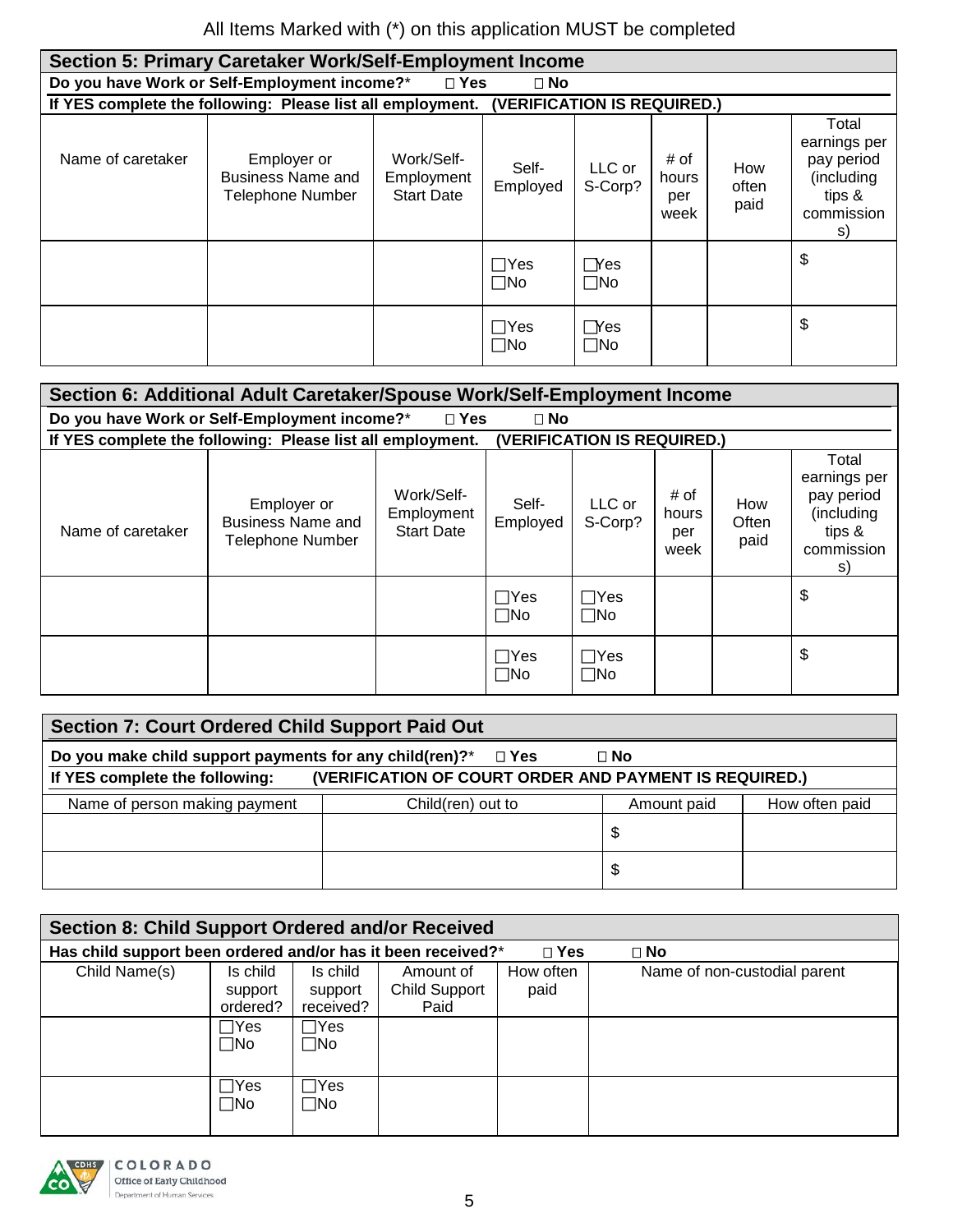| Section 9: Other Income* Complete information in Section 9 for each person in your household.                                                                                                                                                                                                                                                                                                                                                                  |                                                                                                                                                                                                                                                                                                                                                              |                                                                                                                                                                                                                                            |                                                                                                                                                                                                                                                                                                     |  |  |  |
|----------------------------------------------------------------------------------------------------------------------------------------------------------------------------------------------------------------------------------------------------------------------------------------------------------------------------------------------------------------------------------------------------------------------------------------------------------------|--------------------------------------------------------------------------------------------------------------------------------------------------------------------------------------------------------------------------------------------------------------------------------------------------------------------------------------------------------------|--------------------------------------------------------------------------------------------------------------------------------------------------------------------------------------------------------------------------------------------|-----------------------------------------------------------------------------------------------------------------------------------------------------------------------------------------------------------------------------------------------------------------------------------------------------|--|--|--|
| <b>Individual Name:</b>                                                                                                                                                                                                                                                                                                                                                                                                                                        | <b>Effective Begin</b><br>Date*:                                                                                                                                                                                                                                                                                                                             | <b>Effective End Date:</b>                                                                                                                                                                                                                 | Docket/Court Case #<br>(if applicable)                                                                                                                                                                                                                                                              |  |  |  |
|                                                                                                                                                                                                                                                                                                                                                                                                                                                                | <b>Income Source</b><br>(from below):                                                                                                                                                                                                                                                                                                                        | <b>Gross Amount</b>                                                                                                                                                                                                                        | How Often is this<br>income received?                                                                                                                                                                                                                                                               |  |  |  |
| <b>Other Income Types:</b><br>Refugee Cash Assistance<br>Social Security (Survivor's, Disability,<br>Retirement)<br><b>Unemployment Compensation</b><br>Retirement or Pension (Not SS)<br>Insurance/Lawsuit Settlement Proceeds<br>Interest on savings, CDs, IRAs, 401Ks<br><b>Railroad Retirement Benefits</b><br>Veteran's Benefits<br>Supplemental Security Income (SSI)<br><b>TANF/Colorado Works Cash Assistance</b><br>Other (Describe under Individual) | 7Yes<br>$\square$ No<br>$\square$ No<br>$\exists$ Yes<br>$\square$ No<br>$\exists$ Yes<br>$\exists$ Yes<br>$\square$ No<br>$\exists$ Yes<br>$\square$ No<br>$\exists$ Yes<br>$\square$ No<br>$\exists$ Yes<br>$\square$ No<br>$\exists$ Yes<br>$\square$ No<br>$\exists Y$ es<br>$\square$ No<br>$\exists$ Yes<br>$\square$ No<br>$\square$ No<br>$\Box$ Yes | Annuity<br><b>Cash Contributions</b><br>Alimony/Maintenance<br>Lease bonus/royalties<br><b>Military Allotment</b><br><b>Strike Benefits</b><br><b>Trust Income</b><br>AmeriCorps Income<br>Worker's Compensation<br>Old Age Pension        | $\Box$ No<br>$\exists$ Yes<br>$\Box$ No<br>$\sqcap$ Yes<br>$\Box$ No<br>∏Yes<br>$\Box$ No<br>$7$ Yes<br>$\square$ No<br>$\sqcap$ Yes<br>$\square$ No<br>$\exists$ Yes<br>$\Box$ No<br>7Yes<br>$\Box$ No<br>$\exists$ Yes<br>$\Box$ No<br>$\sqcap$ Yes<br>$\Box$ No<br>$\sqcap$ Yes                  |  |  |  |
| <b>Assets:</b><br>Liquid Resources (cash on hand, money in<br>checking or savings accounts, saving<br>certificates, stocks or bonds, or nonrecurring<br>lump sum payments, etc.)                                                                                                                                                                                                                                                                               | $\square$ No<br>$\Box$ Yes<br>If yes, list amount:<br>\$                                                                                                                                                                                                                                                                                                     | Non-Liquid Resources<br>(licensed/unlicensed<br>automobile, RVs, real<br>property, etc.)                                                                                                                                                   | $\Box Y$ es $\Box$ No<br>If yes, list amount:<br>\$                                                                                                                                                                                                                                                 |  |  |  |
| <b>Individual Name:</b>                                                                                                                                                                                                                                                                                                                                                                                                                                        | <b>Effective Begin</b><br>Date*:                                                                                                                                                                                                                                                                                                                             | <b>Effective End Date:</b>                                                                                                                                                                                                                 | Docket/Court Case #<br>(if applicable)                                                                                                                                                                                                                                                              |  |  |  |
|                                                                                                                                                                                                                                                                                                                                                                                                                                                                | Income Source<br>(from below):                                                                                                                                                                                                                                                                                                                               | <b>Gross Amount</b>                                                                                                                                                                                                                        | How Often is this<br>income received?                                                                                                                                                                                                                                                               |  |  |  |
| <b>Other Income Types:</b><br>Refugee Cash Assistance<br>Social Security (Survivor's, Disability,<br>Retirement)<br><b>Unemployment Compensation</b><br>Retirement or Pension (Not SS)<br>Insurance/Lawsuit Settlement Proceeds<br>Interest on savings, CDs, IRAs, 401Ks<br><b>Railroad Retirement Benefits</b><br>Veteran's Benefits<br>Supplemental Security Income (SSI)<br><b>TANF/Colorado Works Cash Assistance</b><br>Other (Describe under Individual) | $\Box$ Yes<br>$\square$ No<br>$\square$ No<br>_Yes<br>∏Yes<br>$\square$ No<br>$\exists$ Yes<br>$\square$ No<br>]Yes<br>$\square$ No<br>$\exists Y$ es<br>$\square$ No<br>$\exists$ Yes<br>$\square$ No<br>$\exists$ Yes<br>$\square$ No<br>$\exists$ Yes<br>$\square$ No<br>$\exists$ Yes<br>$\square$ No<br>$\exists$ Yes<br>$\square$ No                   | Annuity<br><b>Cash Contributions</b><br>Alimony/Maintenance<br>Lease bonus/royalties<br><b>Military Allotment</b><br><b>Strike Benefits</b><br><b>Trust Income</b><br>AmeriCorps Income<br><b>Worker's Compensation</b><br>Old Age Pension | $\Box$ Yes $\Box$ No<br>$\square$ No<br>_Yes<br>$\square$ No<br>$\exists$ Yes<br>$\square$ No<br>$\exists$ Yes<br>$\square$ No<br>∃Yes<br>$\square$ No<br>$\sqcap$ Yes<br>$\square$ No<br>$\exists$ Yes<br>$\Box$ No<br>$\exists$ Yes<br>$\square$ No<br>$\sqcap$ Yes<br>$\square$ No<br>$\Box$ Yes |  |  |  |
| Assets:<br>Liquid Resources (cash on hand, money in<br>checking or savings accounts, saving<br>certificates, stocks or bonds, or nonrecurring<br>lump sum payments)                                                                                                                                                                                                                                                                                            | $\Box$ Yes<br>$\square$ No<br>If yes, list amount:<br>\$.                                                                                                                                                                                                                                                                                                    | Non-Liquid Resources<br>(licensed/unlicensed<br>automobile, RVs, real<br>property, etc.)                                                                                                                                                   | _Yes □No<br>If yes, list amount:<br>\$.                                                                                                                                                                                                                                                             |  |  |  |

COPY THIS PAGE AS NEEDED FOR ADDITIONAL HOUSEHOLD MEMBERS

Page \_\_\_\_\_\_\_\_\_of \_\_\_\_\_\_\_\_\_\_\_

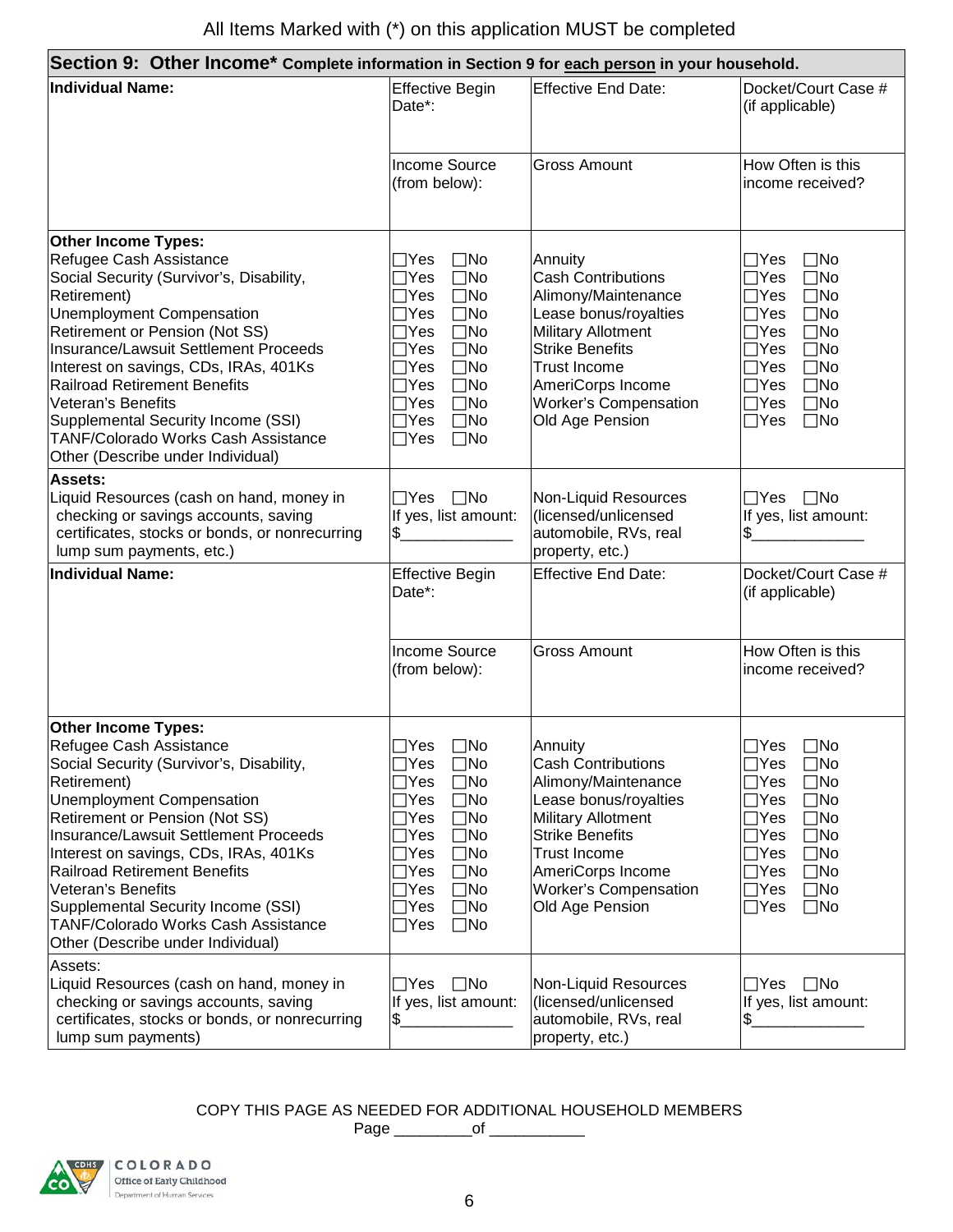| Section 10: Adult Caretaker Training/Education/Teen Education Detail |                                 |                                                                                                                                                                                                                                                                                         |  |  |  |  |  |  |
|----------------------------------------------------------------------|---------------------------------|-----------------------------------------------------------------------------------------------------------------------------------------------------------------------------------------------------------------------------------------------------------------------------------------|--|--|--|--|--|--|
|                                                                      |                                 | Are you or another household member participating in a training/education activity?*<br>$\square$ Yes<br>$\square$ No                                                                                                                                                                   |  |  |  |  |  |  |
|                                                                      | If YES, complete the following: | (VERIFICATION IS REQUIRED)                                                                                                                                                                                                                                                              |  |  |  |  |  |  |
| Name*:                                                               |                                 | Effective Begin Date*:<br><b>Effective End Date:</b>                                                                                                                                                                                                                                    |  |  |  |  |  |  |
| Number of<br>Credits*:                                               | Training Institution*:          | Type of Training*:<br><b>Anticipated Completion</b><br>Date*:<br>Adult Basic Education<br>English As A Second<br>Language (ESL)<br>□PostSecondary Education<br>GED'High School Equivalency<br>⊣High School/Jr. High<br>$\Box$ Job Skills Training<br>$\Box$ Certificate Program         |  |  |  |  |  |  |
| Name*:                                                               |                                 | Effective Begin Date*:<br><b>Effective End Date:</b>                                                                                                                                                                                                                                    |  |  |  |  |  |  |
| Number of<br>Credits*:                                               | Training Institution*:          | Type of Training*:<br><b>Anticipated Completion</b><br>Date*:<br>TAdult Basic Education<br><b>Thglish As A Second</b><br>Language (ESL)<br>PostSecondary Education<br>□GED'High School Equivalency<br>∐High School/Jr. High<br><b>JJobSkills Training</b><br>$\Box$ Certificate Program |  |  |  |  |  |  |

| Section 11: Adult Caretaker Disability Detail                  |                                                                          |                                           |                      |  |  |  |  |  |  |
|----------------------------------------------------------------|--------------------------------------------------------------------------|-------------------------------------------|----------------------|--|--|--|--|--|--|
|                                                                | Are you or another Adult Caretaker disabled?*<br>$\Box$ Yes<br>$\Box$ No |                                           |                      |  |  |  |  |  |  |
|                                                                | If YES, complete the following:<br>(VERIFICATION IS REQUIRED)            |                                           |                      |  |  |  |  |  |  |
| Name*:                                                         |                                                                          | Disability Begin Date*:                   | Disability End Date: |  |  |  |  |  |  |
| Disability Type*:<br>$\Box$ Permanent<br>$\Box$ Temporary      | Is this Individual able to take care of the<br>child(ren)?*<br>∏Yes ∏No  | Physician Review Due Date, if applicable: |                      |  |  |  |  |  |  |
| Name*:                                                         | Disability End Date:<br>Disability Begin Date*:                          |                                           |                      |  |  |  |  |  |  |
| Disability Type*:<br>$\Box$ Permanent<br>$\parallel$ Temporary | Is this Individual able to take care of the<br> child(ren)?*<br>∏Yes ∏No | Physician Review Due Date, if applicable: |                      |  |  |  |  |  |  |

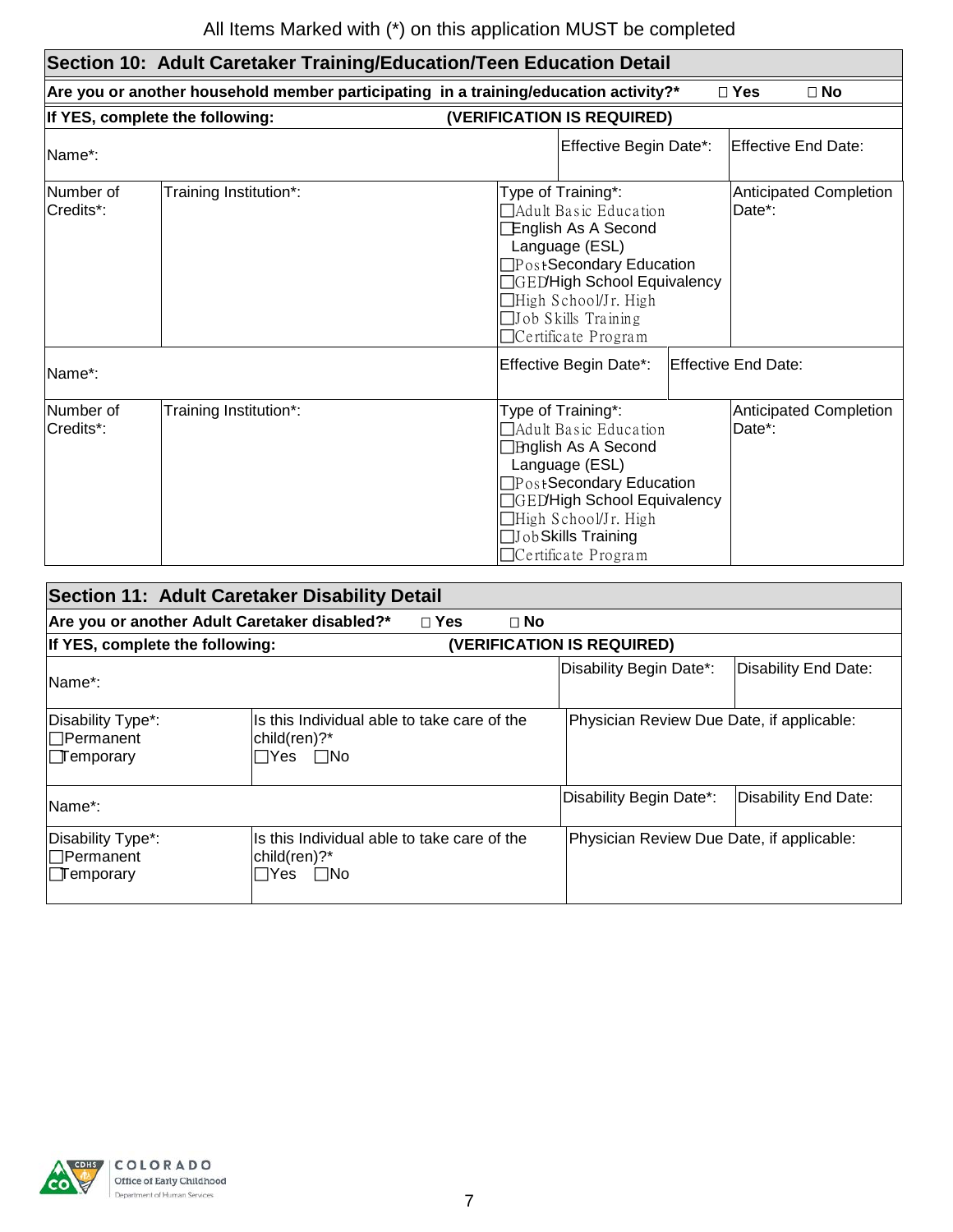## All Items Marked with (\*) on this application MUST be completed

| Section 12: Adult Caretaker(s) Employment/Training/School/Job Search Schedule*                                                                       |                                                          |                 |                 |                 |                 |              |                 |  |  |
|------------------------------------------------------------------------------------------------------------------------------------------------------|----------------------------------------------------------|-----------------|-----------------|-----------------|-----------------|--------------|-----------------|--|--|
| Please fill in your expected schedule. If there are two adult caretakers, fill in schedules for both. If you have more than one job please list your |                                                          |                 |                 |                 |                 |              |                 |  |  |
|                                                                                                                                                      | work schedule for both jobs. (VERIFICATION IS REQUIRED.) |                 |                 |                 |                 |              |                 |  |  |
| <b>Example</b>                                                                                                                                       | Mon.                                                     | Tues.           | Weds.           | Thurs.          | Fri.            | Sat.         | Sun.            |  |  |
|                                                                                                                                                      | $8:00a - 5:00p$                                          | $8:00a - 5:00p$ | $8:00a - 5:00p$ | $8:00a - 3:00p$ | $8:00a - 5:00p$ | 8:00a-12:00p | $8:00a - 5:00p$ |  |  |
| <b>MY SCHEDULE</b>                                                                                                                                   |                                                          |                 |                 |                 |                 |              |                 |  |  |
| Work/Job Search                                                                                                                                      |                                                          |                 |                 |                 |                 |              |                 |  |  |
| Training/School                                                                                                                                      |                                                          |                 |                 |                 |                 |              |                 |  |  |
| <b>2ND ADULT</b><br><b>CARETAKER</b>                                                                                                                 | Mon.                                                     | Tues.           | Weds.           | Thurs.          | Fri.            | Sat.         | Sun             |  |  |
| Work/Job Search                                                                                                                                      |                                                          |                 |                 |                 |                 |              |                 |  |  |
| Training/School                                                                                                                                      |                                                          |                 |                 |                 |                 |              |                 |  |  |

| Section 13: Children's Schedule for children needing care*<br>(Do not complete for children who do not need care.) |                            |                                   |                                                                                                             |                            |                             |                            |                              |                            |                            |                            |
|--------------------------------------------------------------------------------------------------------------------|----------------------------|-----------------------------------|-------------------------------------------------------------------------------------------------------------|----------------------------|-----------------------------|----------------------------|------------------------------|----------------------------|----------------------------|----------------------------|
|                                                                                                                    |                            |                                   | Child's Schedule: Please indicate times you plan to have your child in care each day for each provider used |                            |                             |                            |                              |                            |                            |                            |
| Child Name                                                                                                         | Child In<br>School         | Grade and School<br>Of Attendance | Provider License #, Name,<br>Address and Phone #<br>(If known)                                              | Mon.<br>$8:00a -$<br>5:00p | Tues.<br>$8:00a -$<br>5:00p | Wed.<br>$8:00a -$<br>5:00p | Thurs.<br>$8:00a -$<br>5:00p | Fri.<br>$8:00a -$<br>5:00p | Sat.<br>$8:00a -$<br>5:00p | Sun.<br>$8:00a -$<br>5:00p |
|                                                                                                                    | $\Box$ Yes<br>$\Box$ No    |                                   |                                                                                                             |                            |                             |                            |                              |                            |                            |                            |
|                                                                                                                    | $\Box$ Yes<br>$\Box$ No    |                                   |                                                                                                             |                            |                             |                            |                              |                            |                            |                            |
|                                                                                                                    | $\Box$ Yes<br>$\Box$ No    |                                   |                                                                                                             |                            |                             |                            |                              |                            |                            |                            |
|                                                                                                                    | $\Box$ Yes<br>$\square$ No |                                   |                                                                                                             |                            |                             |                            |                              |                            |                            |                            |

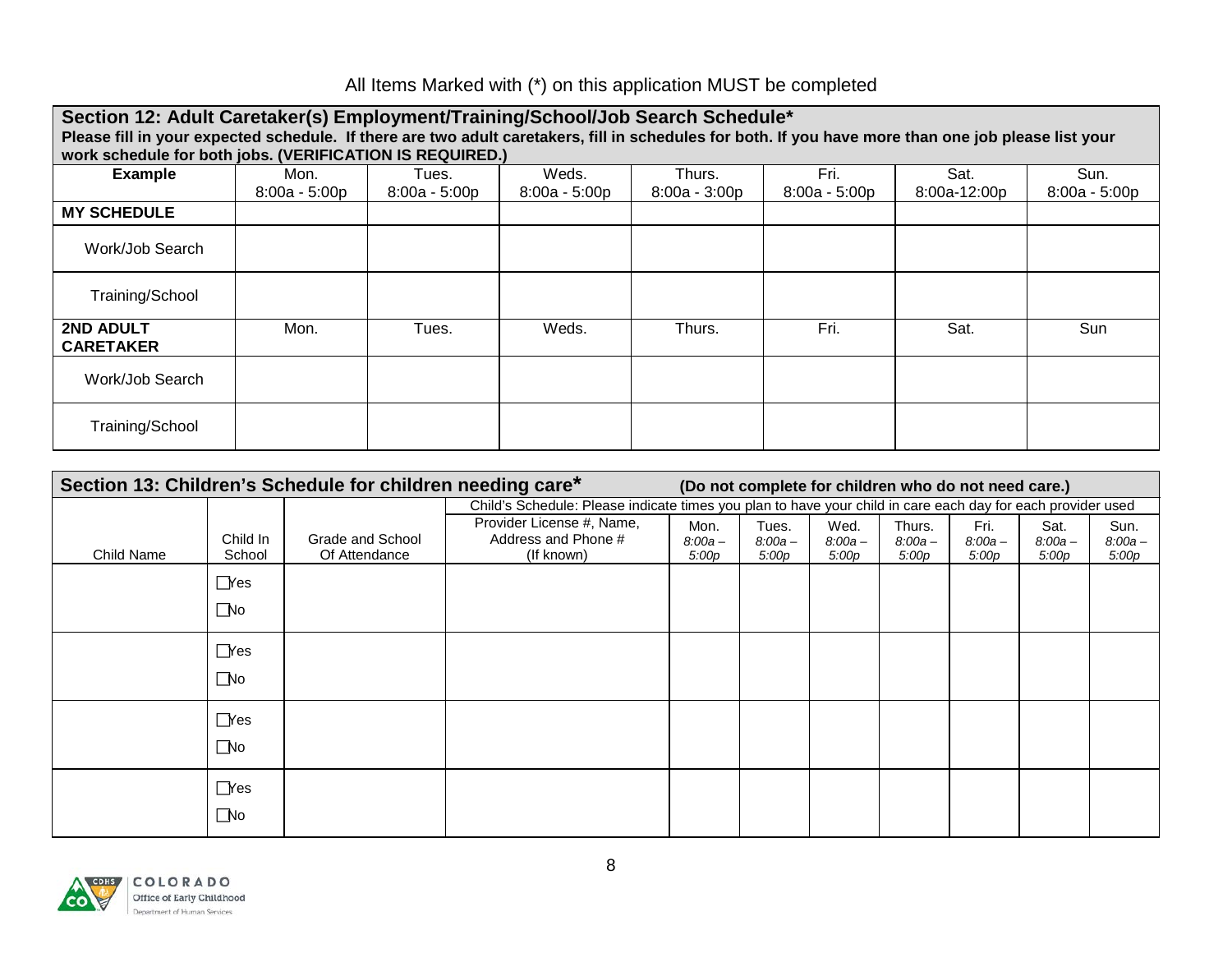#### Authorization to Supply Information

Authorization to Supply Information

I hereby authorize the County Department of Social/Human Services, in the course of administering the social services program, to supply information to any of the entities listed below. I release the county department from any and all liability for supplying such information.

- Any child care provider I may choose to use,
- any employer for whom I currently work or have worked,
- any school or training institution I may be attending
- any housing authority
- and/or any other information that may be pertinent to my application for or receipt of public assistance programs including Head Start and Early Head Start.

#### Authorization to Release Information

I authorize the persons, agencies, or institutions entered below to supply information to the County Department of Social/Human Services concerning my application for or receipt of social services. I also allow inspection and reproduction of records in their possession pertaining to me by any authorized representative of the county department. I release the person, agency, or institution from any and all liability for supplying such information.

- Any child care provider I may choose to use,
- any employer for whom I currently work or have worked,
- any documentation submitted for self-employment,
- any school or training institution I may be attending,
- any housing authority,
- and/or any other information that may be pertinent to my application for or receipt of public assistance programs including Head Start and Early Head Start.

| <b>ESignature of Client:</b>                              | Date: |       |
|-----------------------------------------------------------|-------|-------|
|                                                           |       |       |
| <b>ESignature of Spouse and/or Other Adult Caretaker:</b> |       | Date. |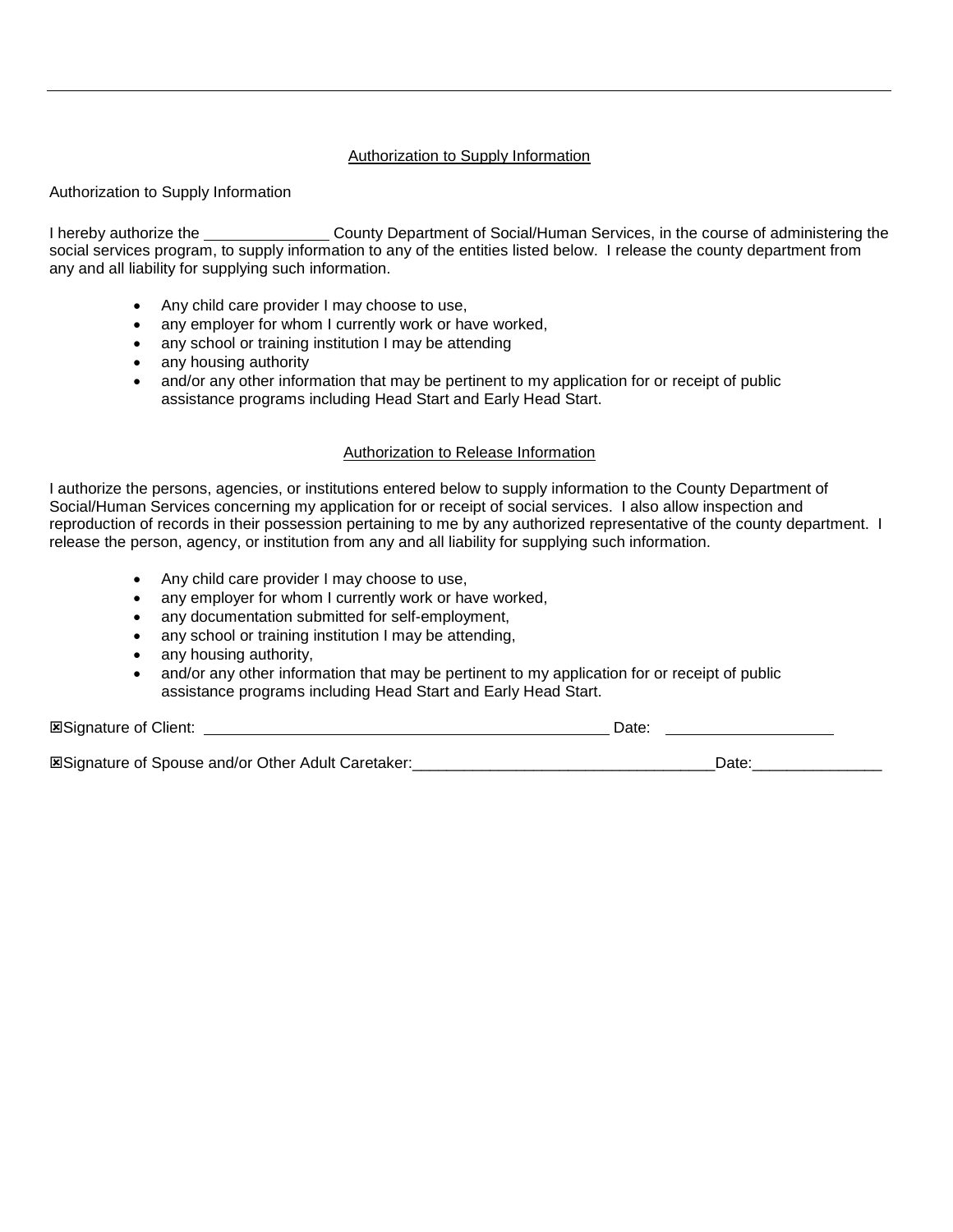#### CLIENT RESPONSIBILITIES AGREEMENT

- 1. I agree to notify my child care worker in writing within ten (10) days if my total household income exceeds 85% of the State Median Income (found on [www.coloradoofficeofearlychildhood.com\)](http://www.coloradoofficeofearlychildhood.com/) and report within four (4) weeks if my qualifying eligible activity changes. I understand that I must also verify these changes and that I will have to repay any benefits I received for which I was not eligible.
- 2. I agree that I must complete the redetermination process when it is due, including all required verification.
- 3. I agree that I must verify my eligible activity when there is a change in my eligible activity and at re-determination. (A schedule will be required if you are self-employed or when non-traditional care such as overnight, weekend, or evening care, is needed)
- 4. I agree to notify my child care worker prior to changing child care providers otherwise the county may not pay for my child care.
- 5. I agree to be responsible for resolving any problems I might have with my child care provider.
- 6. I agree to notify the county department of social/human services if I have any concerns about possible abuse or neglect of a child while in child care.
- 7. I understand that if any parent in my household is self-employed I/we must maintain an average income that exceeds business expenses and I agree to track and verify income, expenses, work schedule and need for care to assist in my eligibility determination.
- 8. I understand that if child care is provided for my employment or self-employment activity then the taxable gross wages divided by the number of hours I work must equal at least the current federal minimum wage in order to continue receiving child care.
- 9. I agree that if my county requires child support enforcement I will cooperate with the child support enforcement office for any child that is receiving care and has an absent parent.
- 10. I agree that I will use the State Attendance System as designed to check my child(ren) in and out of the child care facility.
- 11. I understand that a person found to have intentionally given false information by deed or omission cannot get child care assistance for twelve (12) months for the first offense, twenty-four (24) months for the second offense, and permanently for the third offense. This crime is subject to prosecution under federal and state laws.
- 12. PARENT FEE:
	- a. I agree to pay the parent fee listed on my child care authorization notice and that it is due to the provider in the month that care is received.
	- b. I understand that my parent fee is based on my income, household size and number of children in care and is subject to change upon receiving prior notice from the county.
	- c. I understand that if I do not pay this fee or make acceptable payment arrangements with my childcare provider, I will lose my child care benefits and will not be able to receive assistance with another child care provider and/or through any other county.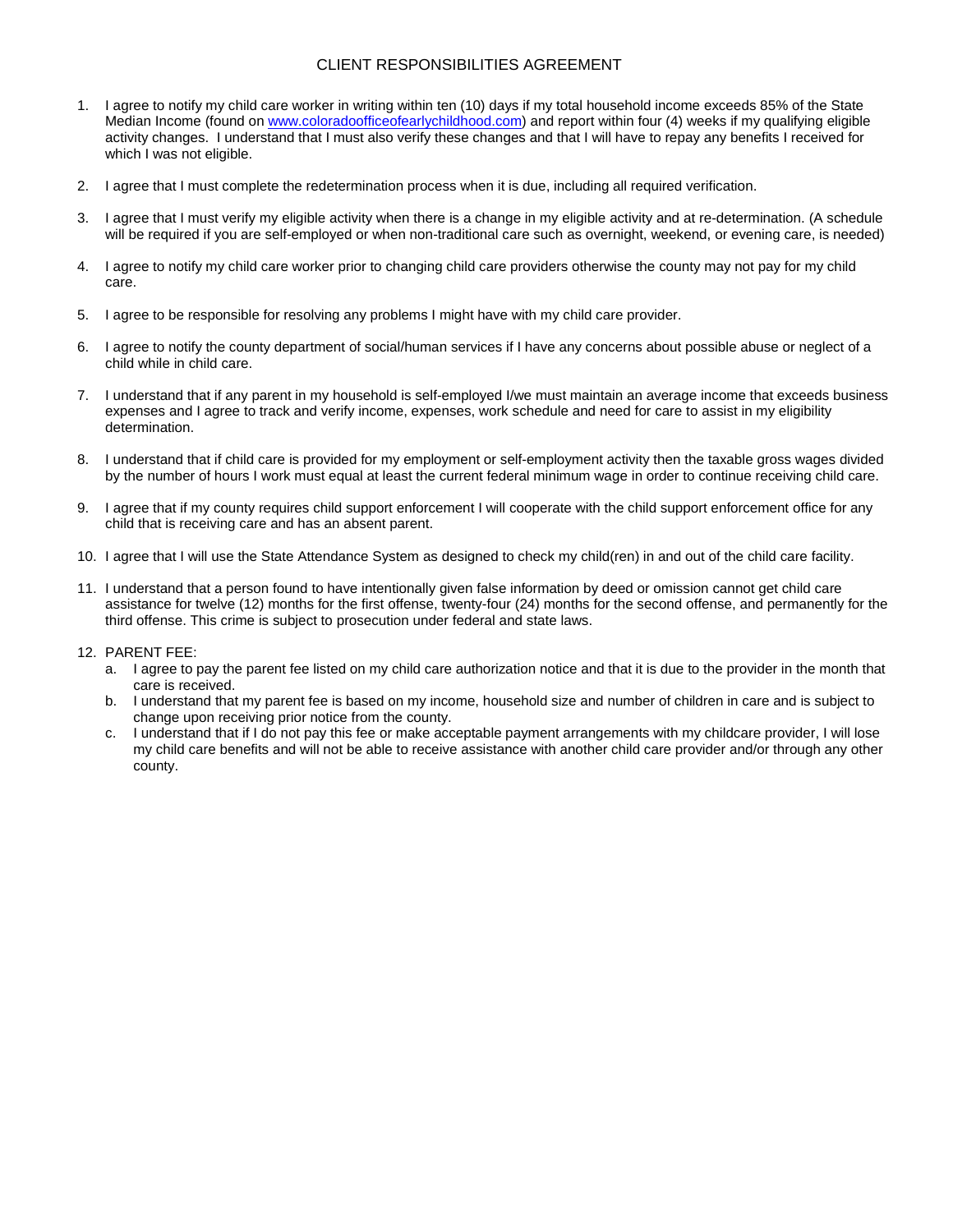I/WE certify that the information on this form is correct, to the best of my knowledge. I/WE understand that failure to report required changes or misreporting information may result in the recovery and/or discontinuance of my child care benefits. I have read and agree to the conditions above for receiving assistance with my child care costs

| Signature of Primary Adult Caretaker: | Date: |  |  |  |
|---------------------------------------|-------|--|--|--|
|                                       |       |  |  |  |
|                                       |       |  |  |  |
| Signature of Other Adult Caretaker:   | Date: |  |  |  |

Thank you for completing this form. If you have any questions call the Child Care Assistance Program (CCAP) at your county department of social/human services.